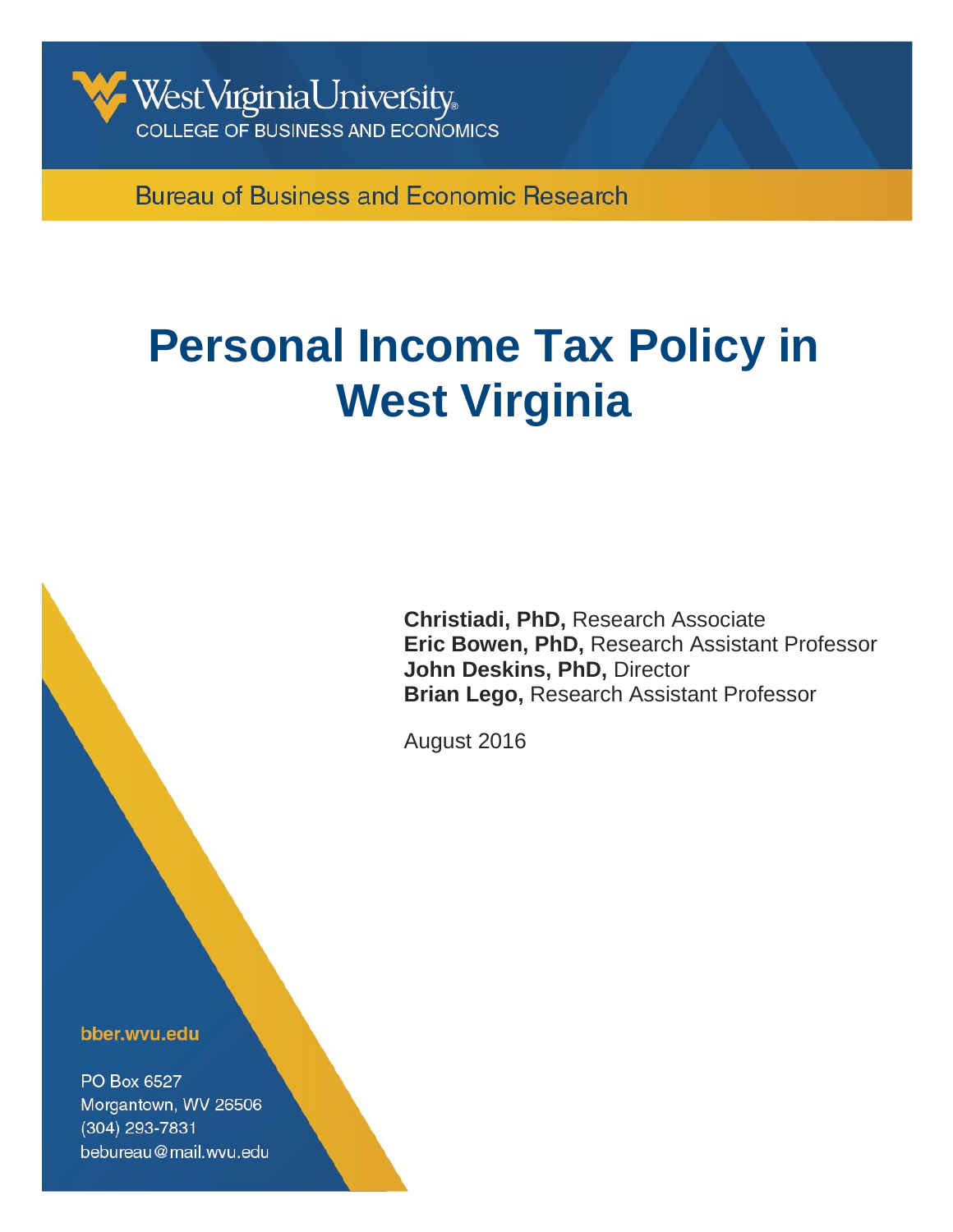© Copyright 2016 WVU Research Corporation

Funding for this research was provided by the West Virginia Legislature. The opinions herein are those of the authors and do not necessarily reflect those of the West Virginia Legislature, the West Virginia Higher Education Policy Commission or the West Virginia University Board of Governors.

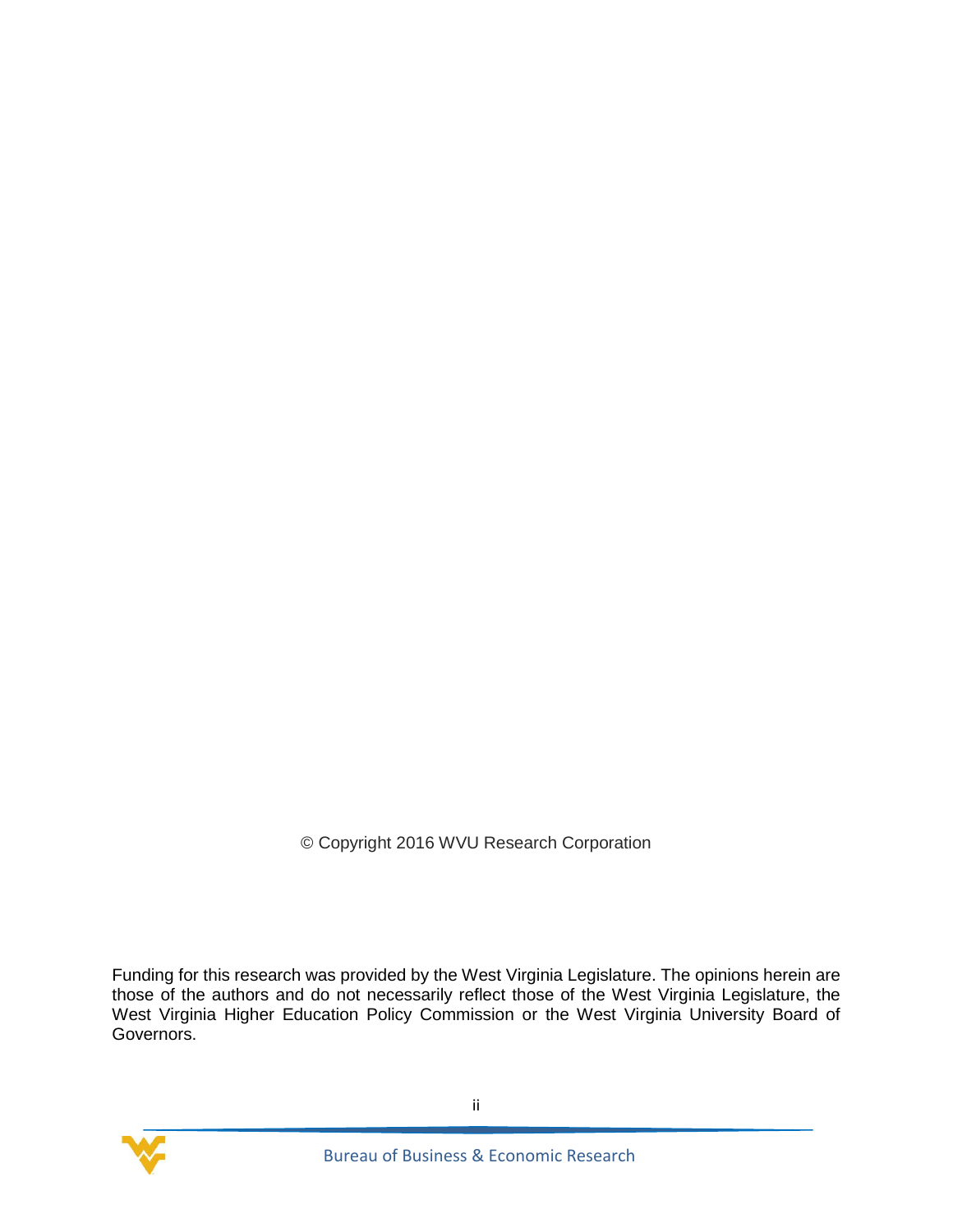## **Table of Contents**

| $\mathbf{1}$ |     |  |  |  |
|--------------|-----|--|--|--|
|              | 1.1 |  |  |  |
|              | 1.2 |  |  |  |
| 2            |     |  |  |  |
|              | 2.1 |  |  |  |
|              | 2.2 |  |  |  |
| 3            |     |  |  |  |
|              | 3.1 |  |  |  |
| 4            |     |  |  |  |
| 5            |     |  |  |  |
|              | 5.1 |  |  |  |
|              | 5.2 |  |  |  |
|              | 5.3 |  |  |  |
|              | 5.4 |  |  |  |
|              | 5.5 |  |  |  |

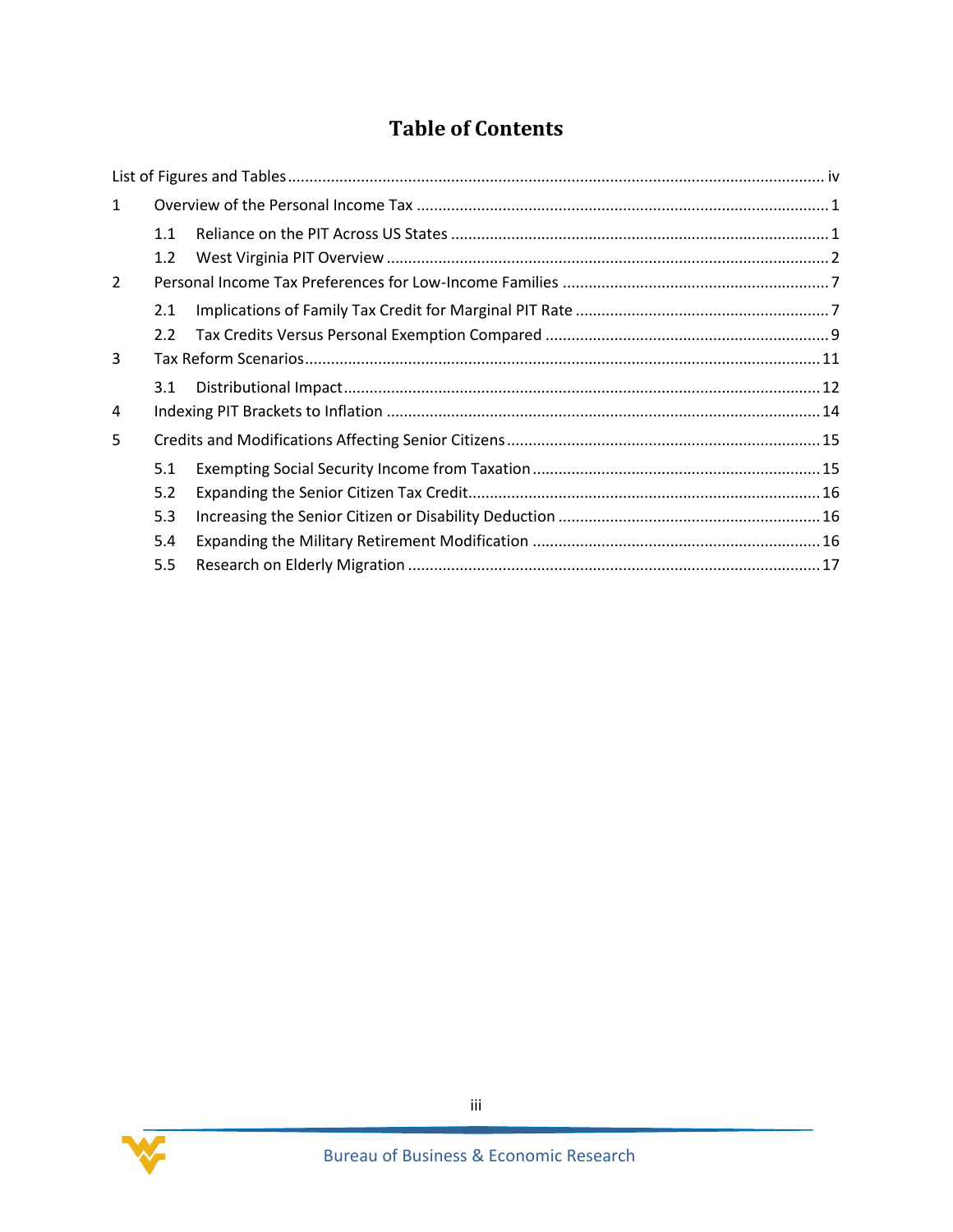## **List of Figures and Tables**

<span id="page-3-0"></span>

| Figure 3: Marginal PIT Rate, Median Income, Married Couple Filing Jointly, Two Dependents  4 |  |
|----------------------------------------------------------------------------------------------|--|
|                                                                                              |  |
|                                                                                              |  |
| Figure 6: Marginal PIT Rate, West Virginia, Married Couple Filing Jointly, Two Dependents 8  |  |
| Figure 7: Number of Tax Returns by Income Group, Married Filing Jointly, Two Dependents 9    |  |
|                                                                                              |  |
|                                                                                              |  |
|                                                                                              |  |
|                                                                                              |  |
|                                                                                              |  |

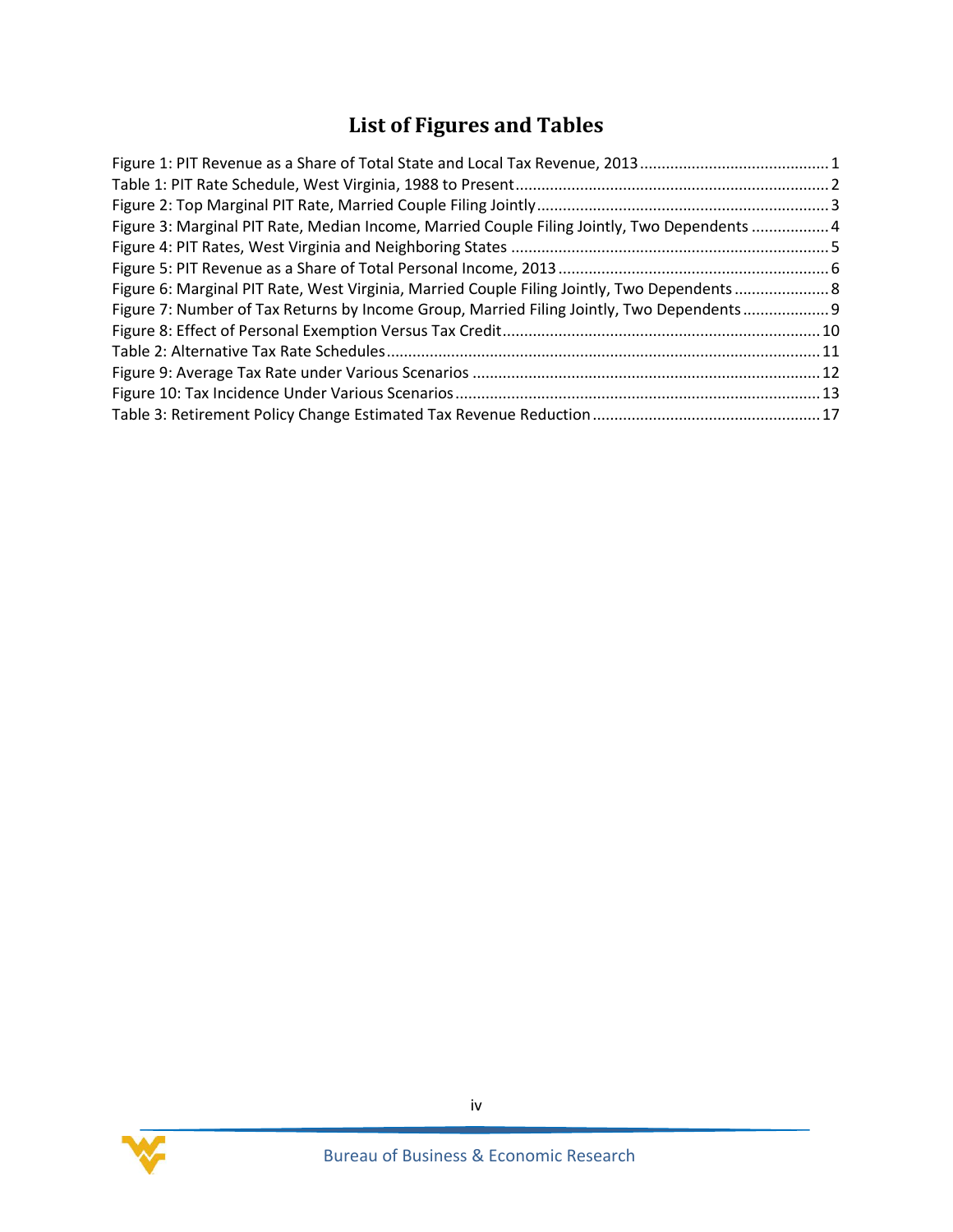## <span id="page-4-0"></span>**1 Overview of the Personal Income Tax**

In this report we provide a broad examination of the Personal Income Tax (PIT) in West Virginia. Our key contribution is that we consider several ways in which the state's PIT structure might be altered to make the system simpler and more efficient. Ultimately we propose three alternative PIT structures that are revenue neutral compared to the current system.

#### <span id="page-4-1"></span>**1.1 Reliance on the PIT Across US States**

We begin with a consideration of how much US states rely on personal income taxation to meet their revenue needs. In Figure 1 we report PIT revenue as a share of total state and local government revenue for the 41 states that imposed a broad-based PIT for 2013. As illustrated, West Virginia is similar to the 41-state average in terms of its reliance on the PIT to fund state and local government. However, West Virginia falls below all of its five adjacent states in terms of reliance on the PIT.



#### <span id="page-4-2"></span>**Figure 1: PIT Revenue as a Share of Total State and Local Tax Revenue, 2013**

Source: State and Local Government Finance, US Census Bureau Note: Based on the 41 states that impose a broad-based personal income tax

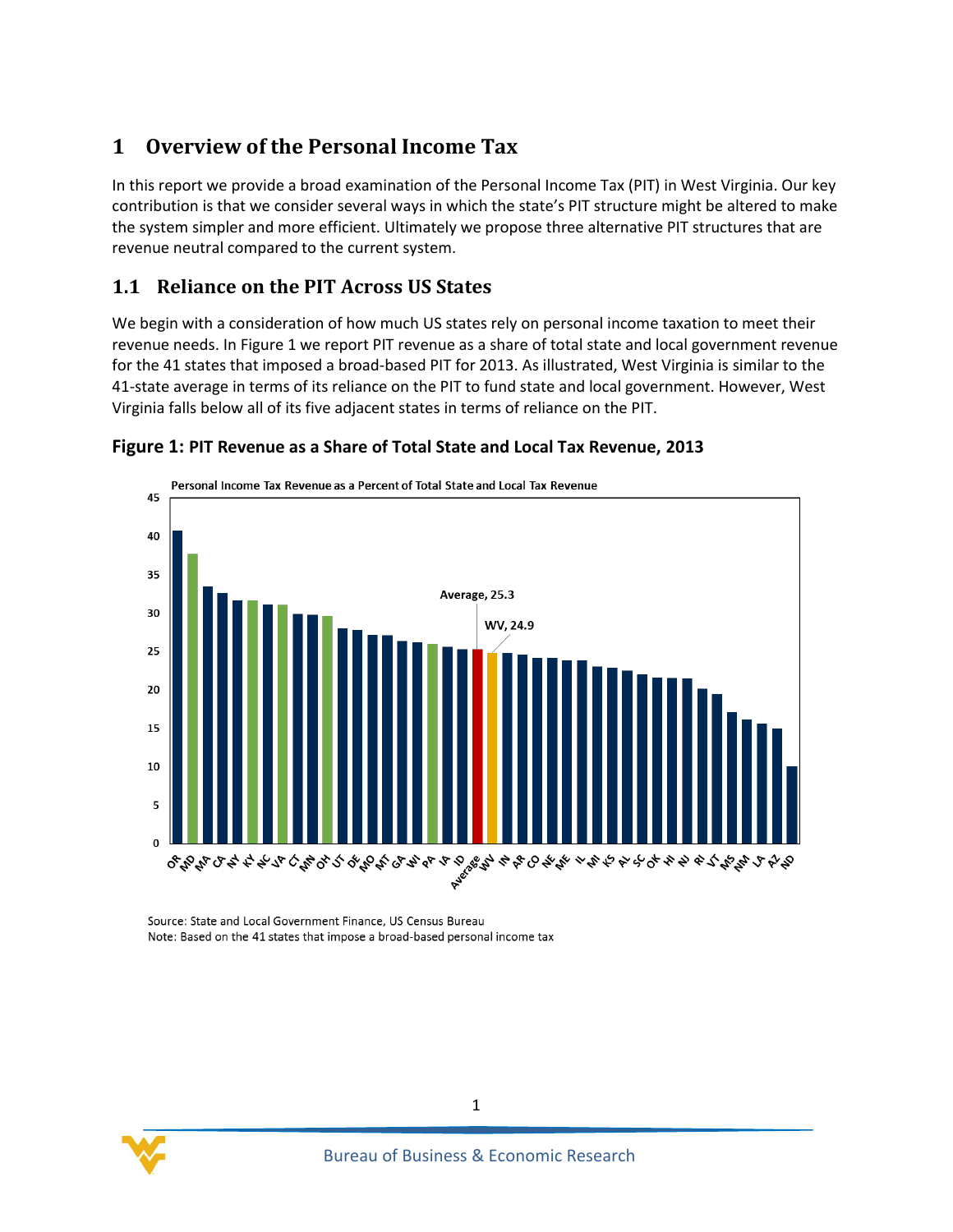#### <span id="page-5-0"></span>**1.2 West Virginia PIT Overview**

West Virginia has a progressive PIT structure, meaning that the average PIT rate paid rises with income. The basic structure of the PIT in West Virginia is reported in [Table 1.](#page-5-1) The marginal tax rate is applied only to the income falling between the amounts delineating the bracket. For instance, a married couple filing jointly with a taxable income of \$15,000 would owe 3 percent on the first \$10,000 of income and 4 percent on the next \$5,000, for a tax liability of \$500.

| <b>All Taxpayers EXCEPT Married</b><br><b>Filing Separately</b> |                      | <b>Married Filing Separately</b> |                      |  |
|-----------------------------------------------------------------|----------------------|----------------------------------|----------------------|--|
| Taxable Income                                                  | Marginal<br>Tax Rate | Taxable Income                   | Marginal<br>Tax Rate |  |
| $0 - 10.000$                                                    | 3.0%                 | $0 - 5,000$                      | 3.0%                 |  |
| $10,001 - 25,000$                                               | 4.0%                 | $5,001 - 12,500$                 | 4.0%                 |  |
| $25,001 - 40,000$                                               | 4.5%                 | $12,501 - 20,000$                | 4.5%                 |  |
| $40,000 - 60,000$                                               | 6.0%                 | $20,001 - 30,000$                | 6.0%                 |  |
| >60,000                                                         | 6.5%                 | > 30,000                         | 6.5%                 |  |

#### <span id="page-5-1"></span>**Table 1: PIT Rate Schedule, West Virginia, 1988 to Present**

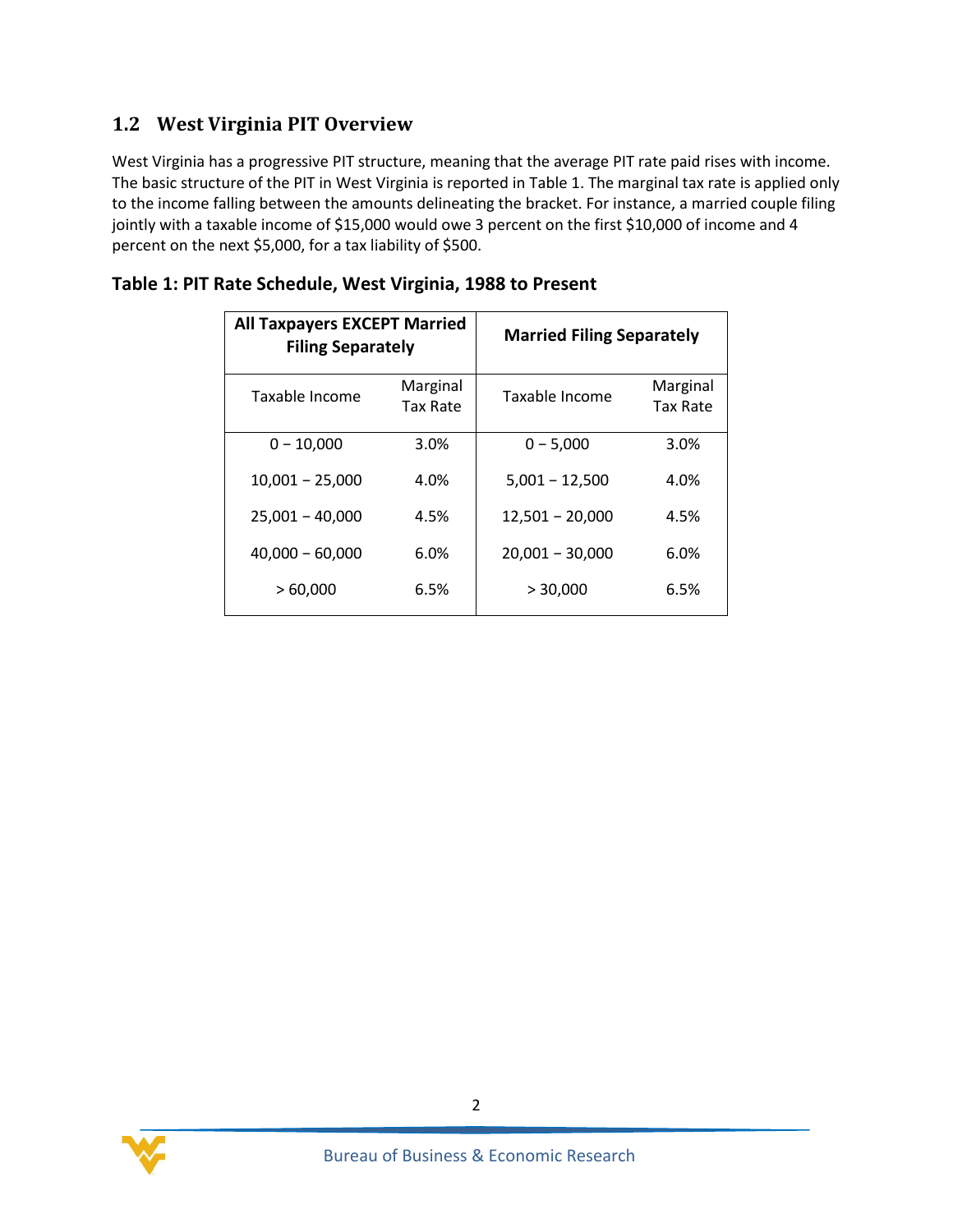#### **1.2.1 Top PIT Rate**

Although many states impose graduated PIT rate structures, the top rate is often a focal point since that rate applies on the margin to many high-income households and small businesses that may exert disproportionate effects on job creation and overall economic prosperity. In Figure 2 we report top marginal PIT rates across the 41 US states that impose a broad-based PIT. As illustrated, West Virginia's top PIT rate of 6.5 percent falls close to the middle of PIT states: 17 states impose a top rate that is above West Virginia while in 23 states the top rate falls below that of West Virginia.



<span id="page-6-0"></span>**Figure 2: Top Marginal PIT Rate, Married Couple Filing Jointly**

Source: Tax Foundation

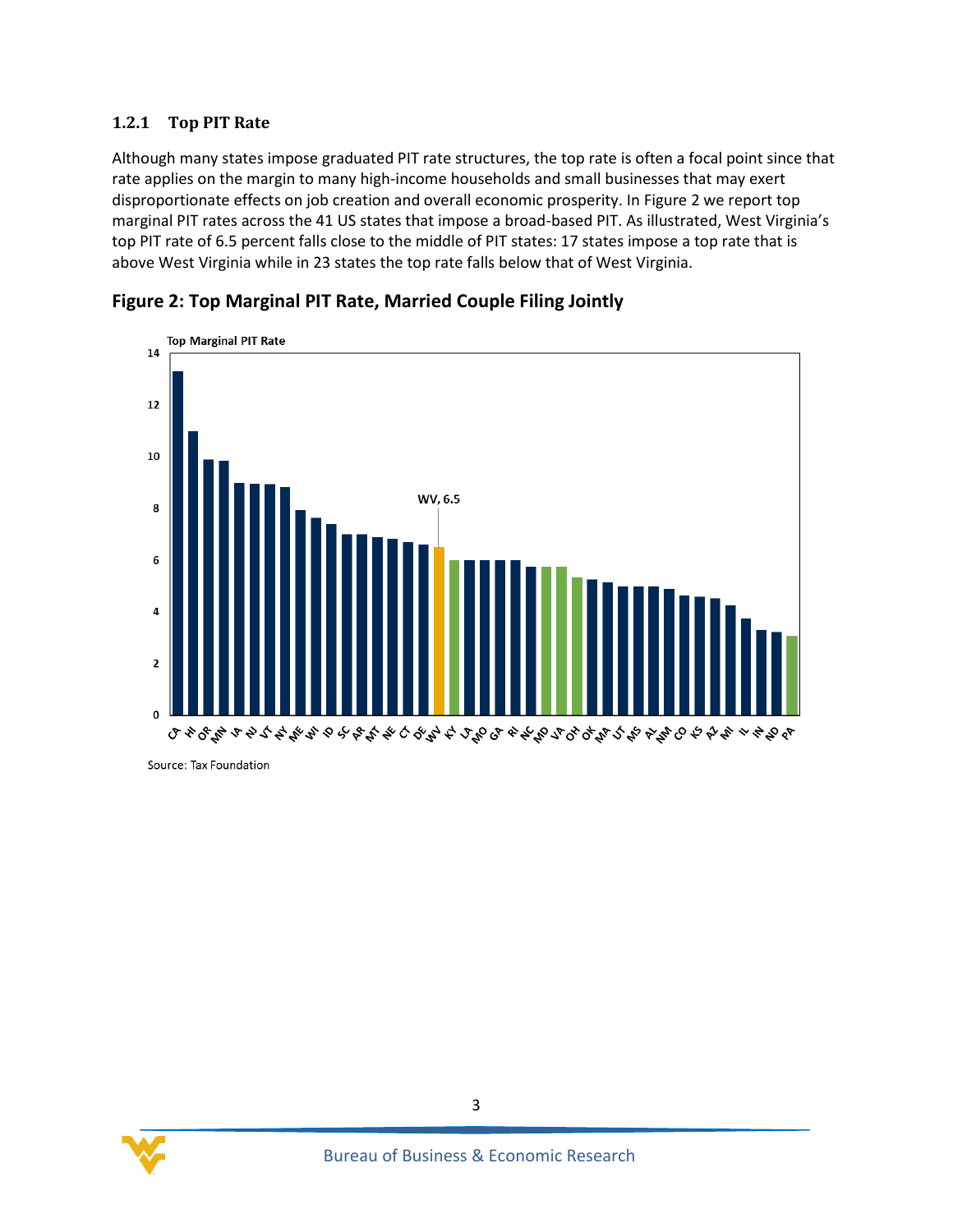While the top PIT rate is important, we should also consider marginal PITs rate more broadly. In Figure 3 we report the marginal PIT rate faced by a median income married couple (filing jointly) with two dependents for 2015. In this context we observe that West Virginia's PIT rate is somewhat higher than the scenario presented in the previous figure, being exceeded by only 11 other states. Overall this pattern implies that West Virginia's PIT structure might be relatively less progressive than other states.

<span id="page-7-0"></span>



Source: Data on tax rates come from the Tax Foundation; Data on median income come from the 2014 American Community Survey, US Census Bureau.

Note: Taxable income is estimated by subtracting the 2014 US Median Income by the state's standard deduction and personal exemption.

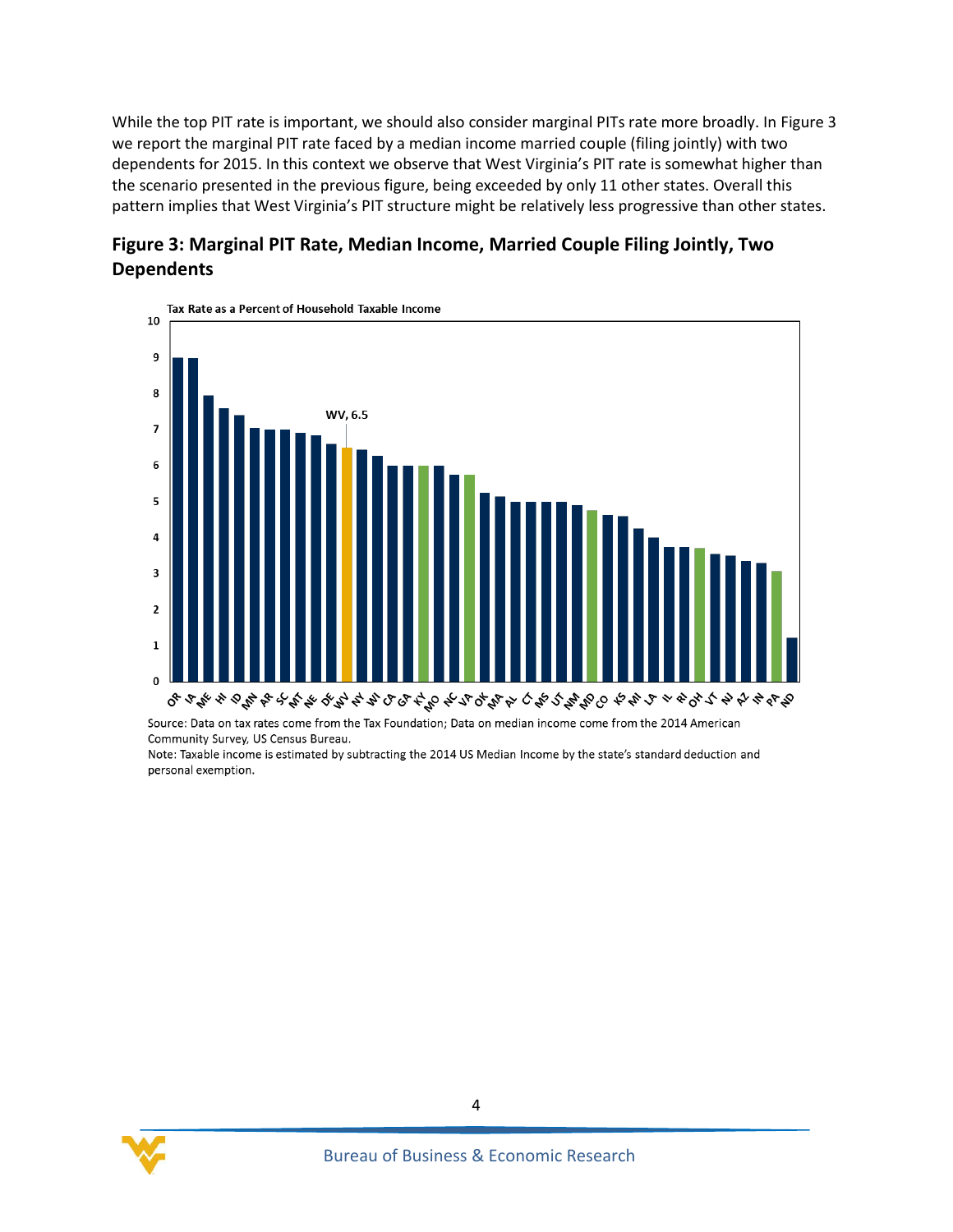#### **1.2.2 PIT in Neighboring States**

In Figure 4 we consider West Virginia's geographic neighbors. Here we report the top marginal PIT rate as well as the marginal rate faced by a median income married couple (filing jointly) with two dependents. Here we see that West Virginia is the highest among its neighboring states for both PIT rate measures.

<span id="page-8-0"></span>



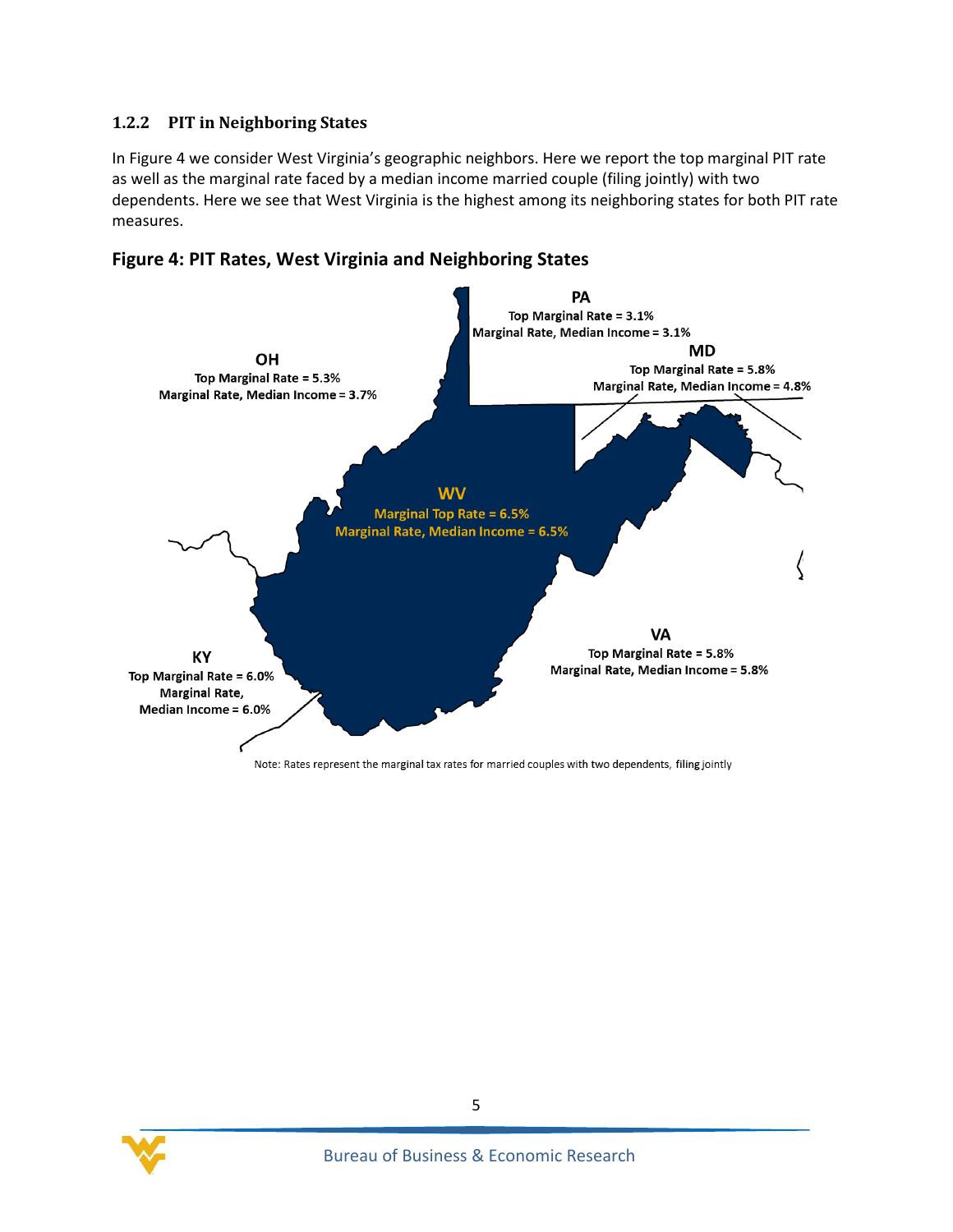#### **1.2.3 Effective PIT Rates**

Given the fact that the myriad PIT rules in US states regarding exemptions, deductions, and credits often make cross-state comparisons difficult, in this section we consider an effective rate measure. In Figure 5 we report overall PIT revenue as a share of total state personal income. Here we observe that 15 states levy a PIT with a higher effective rate than West Virginia, while 25 states fall below West Virginia on this metric. The effective PIT rate in West Virginia is 2.8 percent, which is slightly higher than the 41-state average effective PIT rate of 2.6 percent.



#### <span id="page-9-0"></span>**Figure 5: PIT Revenue as a Share of Total Personal Income, 2013**

Sources: Tax revenue data come from the State and Local Government Finance, US Census Bureau; Total personal income data come from the Bureau of Economic Analysis. Note: Based on the 41 states that impose a broad-based personal income tax

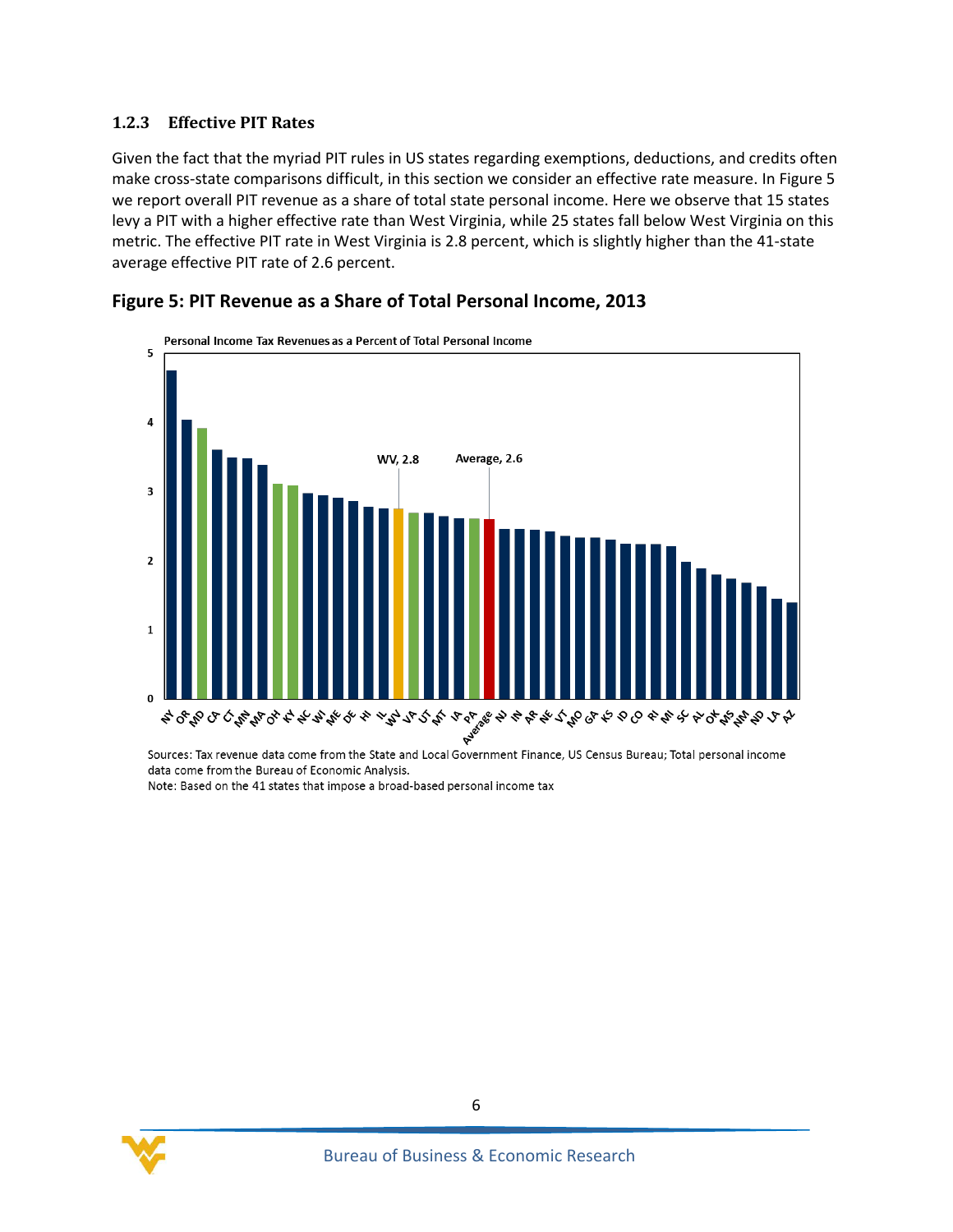## <span id="page-10-0"></span>**2 Personal Income Tax Preferences for Low-Income Families**

While the previous section examines the broad picture of West Virginia's personal income tax, in this section we consider two tax preferences for low-income families: the Low Income Earned Income Exclusion and the Family Tax Credit (FTC). The Low Income Earned Income Exclusion exempts all earned income from taxation for individuals whose AGI is below \$10,000 (\$5,000 for married taxpayers filing separately). The FTC provides tax credits of between 10 percent and 100 percent of tax liability to low income households, dependent upon modified federal adjusted gross income (AGI) and household size. For example, this credit exempts all income from taxation for single individuals with no dependents whose modified federal AGI is no more than \$11,490.  $^1$  Similarly, households with four family members (married filing jointly) receive a 100 percent tax credit if their modified federal AGI does not exceed \$23,550. The tax credit declines as AGI rises, and stops when AGI exceeds \$26,950. These threshold amount are adjusted for inflation annually.

The vast majority of households eligible for the Low Income Earned Income Exclusion are also eligible for the FTC. The exception are taxpayers who are counted as dependents on another tax return. The two tax policy parameters are both aimed at protecting low-income families from taxation, but utilize different income definitions for eligibility. The Low Income Earned Income Exclusion counts only earned income taxable by the federal government. The FTC includes certain income taxable by West Virginia, such as interest income on state and local bonds.

Because these two low-income tax policies cover essentially the same population, we recommend that the Low Income Earned Income Exclusion and the Family Tax Credit be combined in order to simplify the tax code and make the system more transparent. However, we do not recommend simply eliminating the Low Income Earned Income Exclusion, as this would raise tax rates for the approximately 4 percent of taxpayers who were able to claim the exclusion but were also claimed as dependents on another taxpayer's return. Instead of eliminating the exclusion, we recommend allowing all taxpayers to claim the FTC, regardless of the number of exemptions they claim. In tax years 2011-2013, this change would have increased tax rates for less than 0.2 percent of taxpayers (the 0.2 percent would be affected primarily because they had sizable capital income).

## <span id="page-10-1"></span>**2.1 Implications of Family Tax Credit for Marginal PIT Rate**

It is important to understand the way in which the FTC affects marginal tax rates. Recall that for a married couple filing jointly with two dependents, the FTC exempts 100 percent of income from taxation for a modified AGI up to around \$23,550. However, the credit is reduced, or "phased out," as income rises beyond that point, such that the credit no longer applies at all for an AGI of around \$26,250. Thus a representative household with an income of \$26,250 would face a PIT liability of about \$630, compared with zero tax liability for households earning \$3,000 less. This implies that the effective marginal PIT rate faced by houses with an AGI in this phase-out range is very high.

 $1$  The Family Tax Credit brackets adjust each year to account for inflation. All calculations in this report are based on the Family Tax Credit brackets in effect for the 2013 tax year.



 $\overline{\phantom{a}}$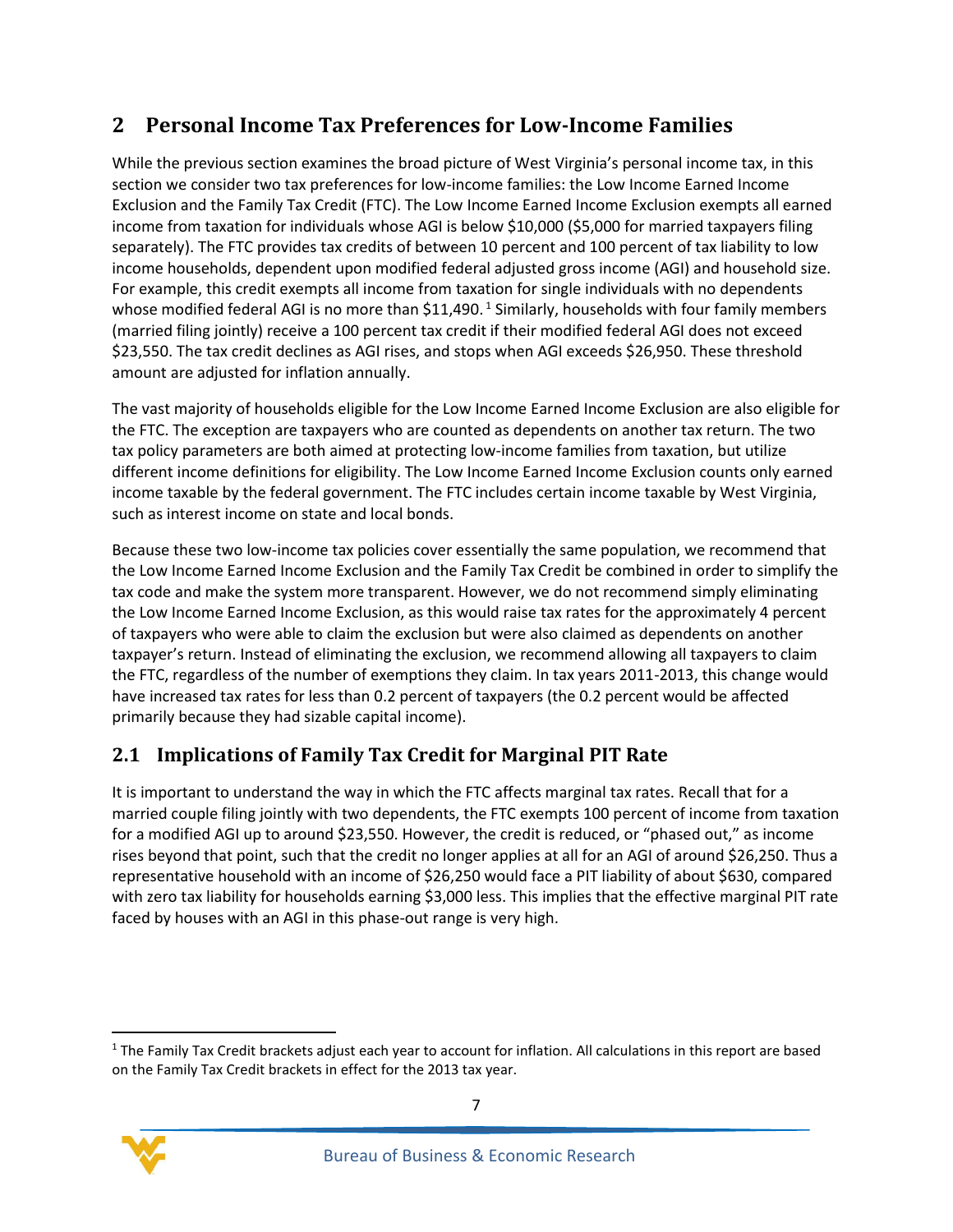In Figure 6 we report the actual marginal tax rate faced by a married couple with two dependents across various income levels. As explained above, notice how the marginal tax rate faced by a West Virginia representative household (married couple filing jointly, two dependents) changes as income rises. As illustrated, the marginal tax rate spikes sharply, rising to more than 25 percent, as the FTC is phased out. (After the complete elimination of the FTC at an AGI of around \$27,000, the marginal tax rate faced follows the statutory schedule, of course.)

<span id="page-11-0"></span>



Note: Calculation is based on the Family Tax Credit for the 2014 tax year. Taxable income is calculated by subtracting the personal exemption from modified federal adjusted gross income.

#### **2.1.1 Distortionary Effects of Family Tax Credit**

It is reasonable to expect that the high marginal PIT rate created by the phase out of the FTC might incentivize some taxpayers who earn an income around the phase-out range to lessen their hours worked if they view the high marginal rate as a penalty on work. As such, In Figure 7 we report the number of tax returns filed with AGI levels that fall into various income ranges (ranges of \$3,000) that are relevant to the FTC (for married couples, filing jointly, with two dependents) for the tax years 2011, 2012, and 2013.

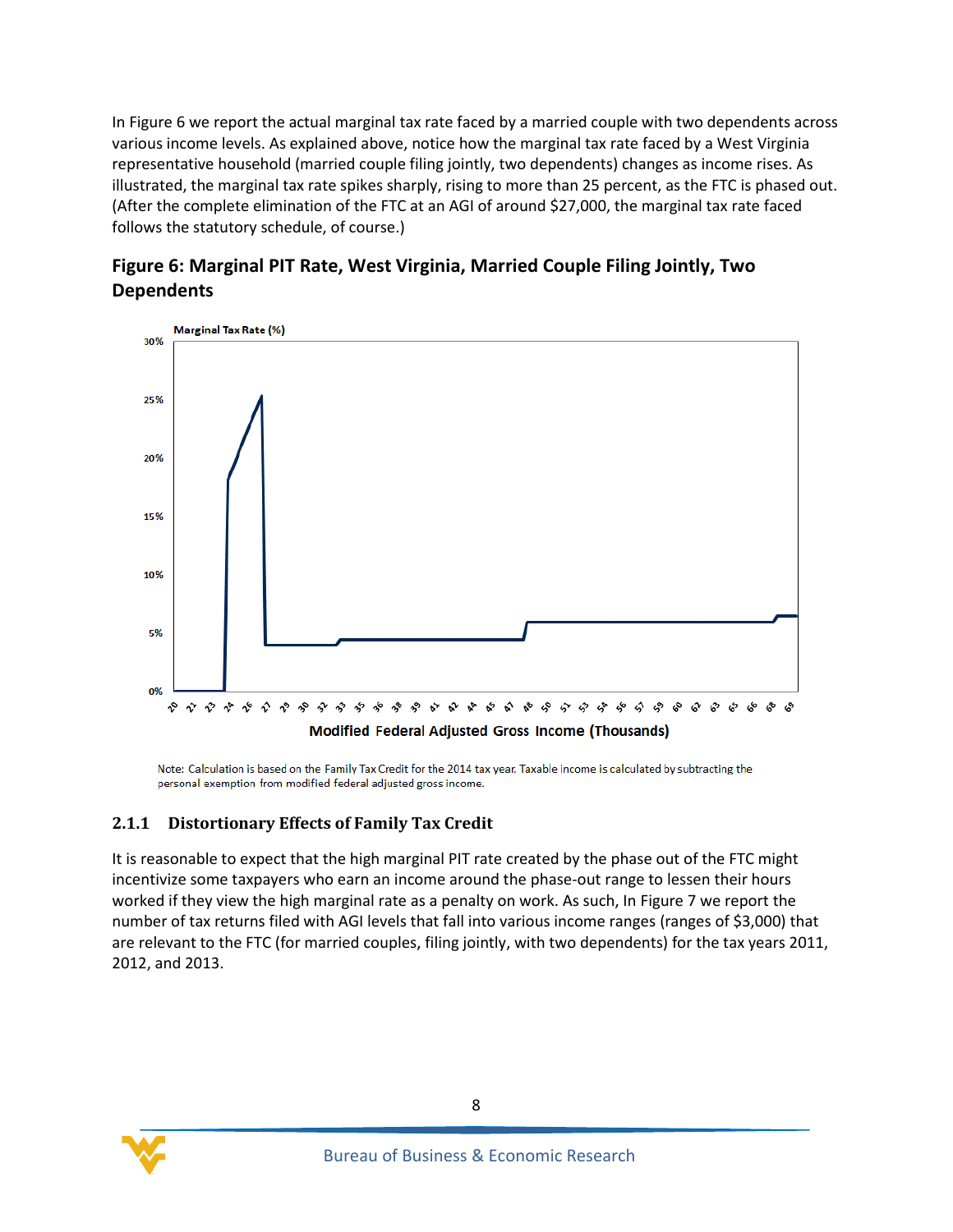Absent any behavioral distortion created by the FTC, one would generally expect the number of households that fall into each category to be roughly even. However, as illustrated, there is a relatively small number of households who fall into the \$23.5-\$26.6 thousand income range where the FTC phase out occurs (highlighted in gold), with a correspondingly large number in the next lowest income bracket. While this is not a rigorous examination, it does provide some evidence that the FTC discourages work on the margin for households in the relevant income range.



#### <span id="page-12-1"></span>**Figure 7: Number of Tax Returns by Income Group, Married Filing Jointly, Two Dependents**

## <span id="page-12-0"></span>**2.2 Tax Credits Versus Personal Exemption Compared**

To further illustrate the effects of the FTC in a more stylized way, consider the following simple scenario: Suppose policymakers wish to exempt households with an income below \$20,000 for income taxation. They could offer a credit that simply exempts 100 percent of income for individuals with an AGI that falls below that threshold from taxation – an approach similar to West Virginia's FTC – or they could allow for a personal exemption of \$5,000 per person. The two approaches are illustrated in Figure 8.

As illustrated, under the tax credit approach (gold line) the marginal tax rate spikes when the taxpayer reaches the \$20,000 threshold as the taxpayer is taxed on his or her entire income once that threshold amount is reached. In the personal exemption approach (blue line), taxpayers with incomes below \$20,000 do not pay taxes at all, and any income above that threshold is taxed at the marginal tax rate. This results in a smoother increase in total taxes paid.

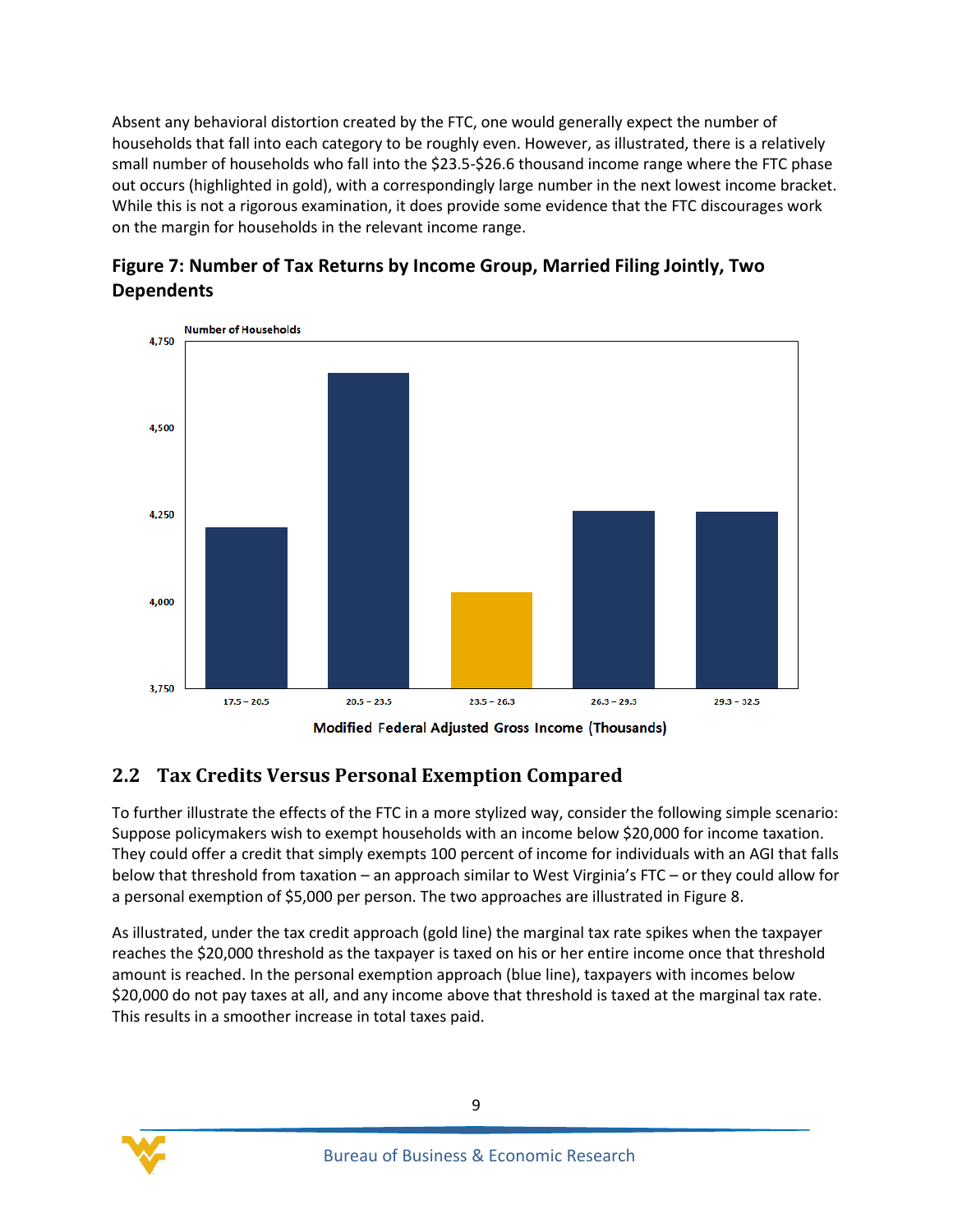There are two key difference between these approaches: First, the tax credit approach collects taxes on the first dollars of income for individuals who have an AGI that is above the threshold amount, resulting in higher overall tax revenue, all else equal. On the other hand, the tax credit approach generates this spike in marginal tax rates at or around that threshold amount, potentially resulting in strong disincentives to work for individual who fall close to the threshold amount. Ultimately the decision on whether to choose one approach over the other should depend in part on the empirical evidence concerning how much of a labor supply distortion occurs.



#### <span id="page-13-0"></span>**Figure 8: Effect of Personal Exemption Versus Tax Credit**

Note: Figure assumes a flat tax structure with a 5 percent rate.

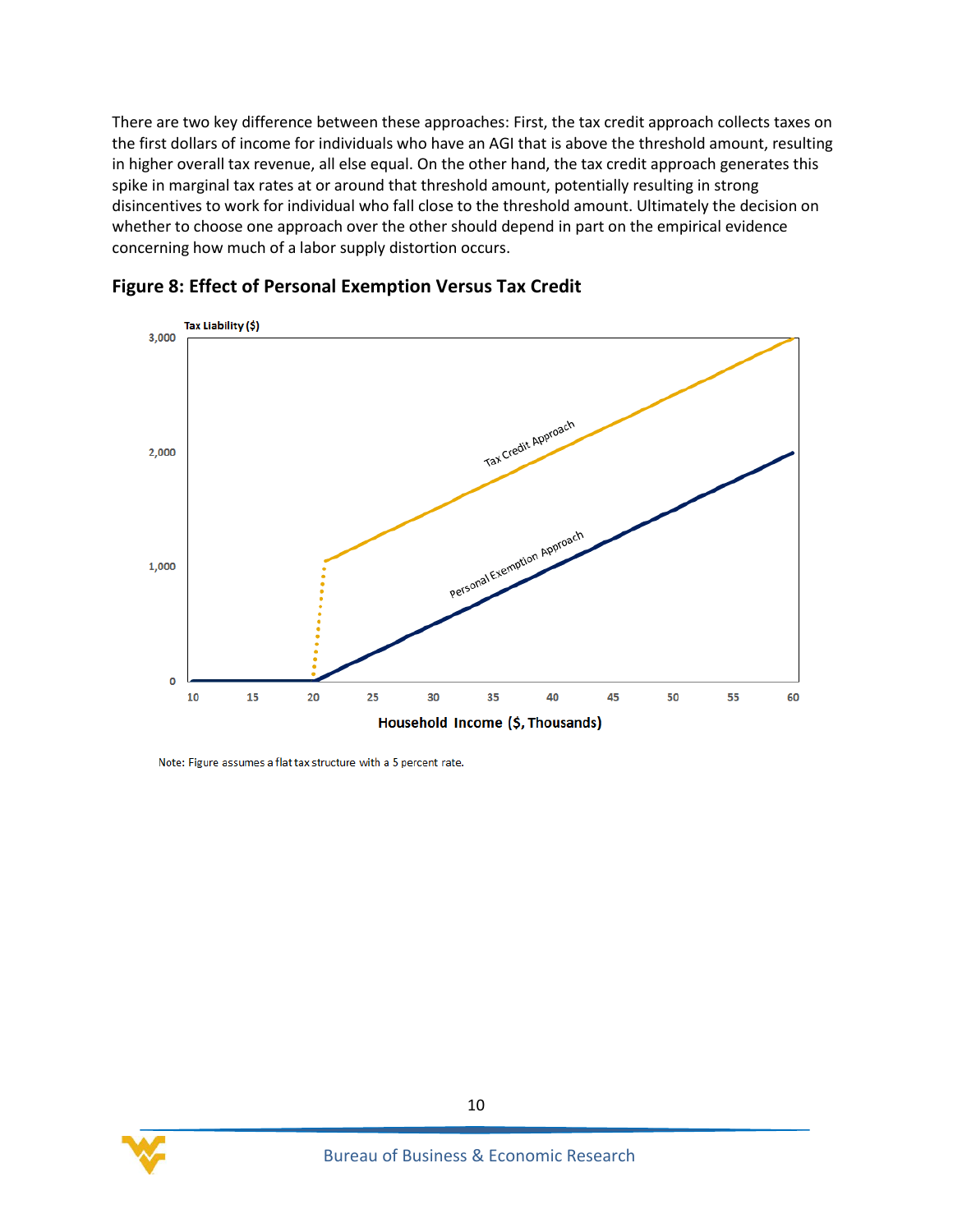## <span id="page-14-0"></span>**3 Tax Reform Scenarios**

In this section we consider three alternative PIT structures that were designed to be approximately revenue-neutral compared to the current system. As reported in Table 2, the first alternate tax schedule, labeled "Flat Rate," would apply a uniform 5.1 percent tax rate to all taxable income and would maintain the current \$2,000 personal exemption. The second alternate schedule would reduce the number of tax brackets to two from the current five and increase the personal exemption to \$2,500 per household member. The third alternate schedule provides a more progressive option that would increase tax rates on some high income individuals. This schedule also includes an increase in the personal exemption. All scenarios would leave the current Family Tax Credit in place.

As reported in the lower panel in Table 2, all three reform scenarios would lead to slight increases in revenue assuming no behavioral effect caused by changes in tax rates, ranging from a revenue increase of 0.2 percent to an increase of 1.1 percent.

| <b>Current System</b>                     |      | Structure 1:<br><b>Flat Rate</b><br><b>Alternative</b> | <b>Structure 2:</b><br><b>Moderately Progressive</b><br><b>Alternative</b> |      | <b>Structure 3:</b><br><b>More Progressive Alternative</b> |      |
|-------------------------------------------|------|--------------------------------------------------------|----------------------------------------------------------------------------|------|------------------------------------------------------------|------|
| Taxable Income                            | Rate |                                                        | Taxable Income                                                             | Rate | <b>Taxable Income</b>                                      | Rate |
| $0 - $10,000$                             | 3.0% |                                                        |                                                                            |      | 0-\$30,000                                                 | 4.0% |
| \$10,001 - \$25,000                       | 4.0% | Single rate of 5.1%                                    | $0 - $30,000$                                                              | 3.8% | \$30,001 - \$60,000                                        | 5.0% |
| \$25,001 - \$40,000                       | 4.5% | applied to all                                         | $>$ \$30,000                                                               | 6.0% | \$60,001 - \$80,000                                        | 6.0% |
| \$40,000 - \$60,000                       | 6.0% | taxable income.                                        |                                                                            |      | \$80,001 - \$100,000                                       | 6.5% |
| $>$ \$60,000                              | 6.5% |                                                        |                                                                            |      | $>$ \$100,000                                              | 7.0% |
| <b>Personal Exemption</b>                 |      |                                                        |                                                                            |      |                                                            |      |
| \$2,000                                   |      | \$2,000                                                | \$2,000                                                                    |      | \$2,500                                                    |      |
| <b>Actual/Expected Revenue (Millions)</b> |      |                                                        |                                                                            |      |                                                            |      |
| (Percent Deviation from Current)          |      |                                                        |                                                                            |      |                                                            |      |
| \$1,619                                   |      | \$1,637                                                | \$1,626                                                                    |      | \$1,624                                                    |      |
|                                           |      | $(+ 1.1\%)$                                            | $(+0.4\%)$                                                                 |      | (+0.3%)                                                    |      |

#### <span id="page-14-1"></span>**Table 2: Alternative Tax Rate Schedules**

Note: Revenue calculations based on average over 2011, 2012, and 2013 tax years.

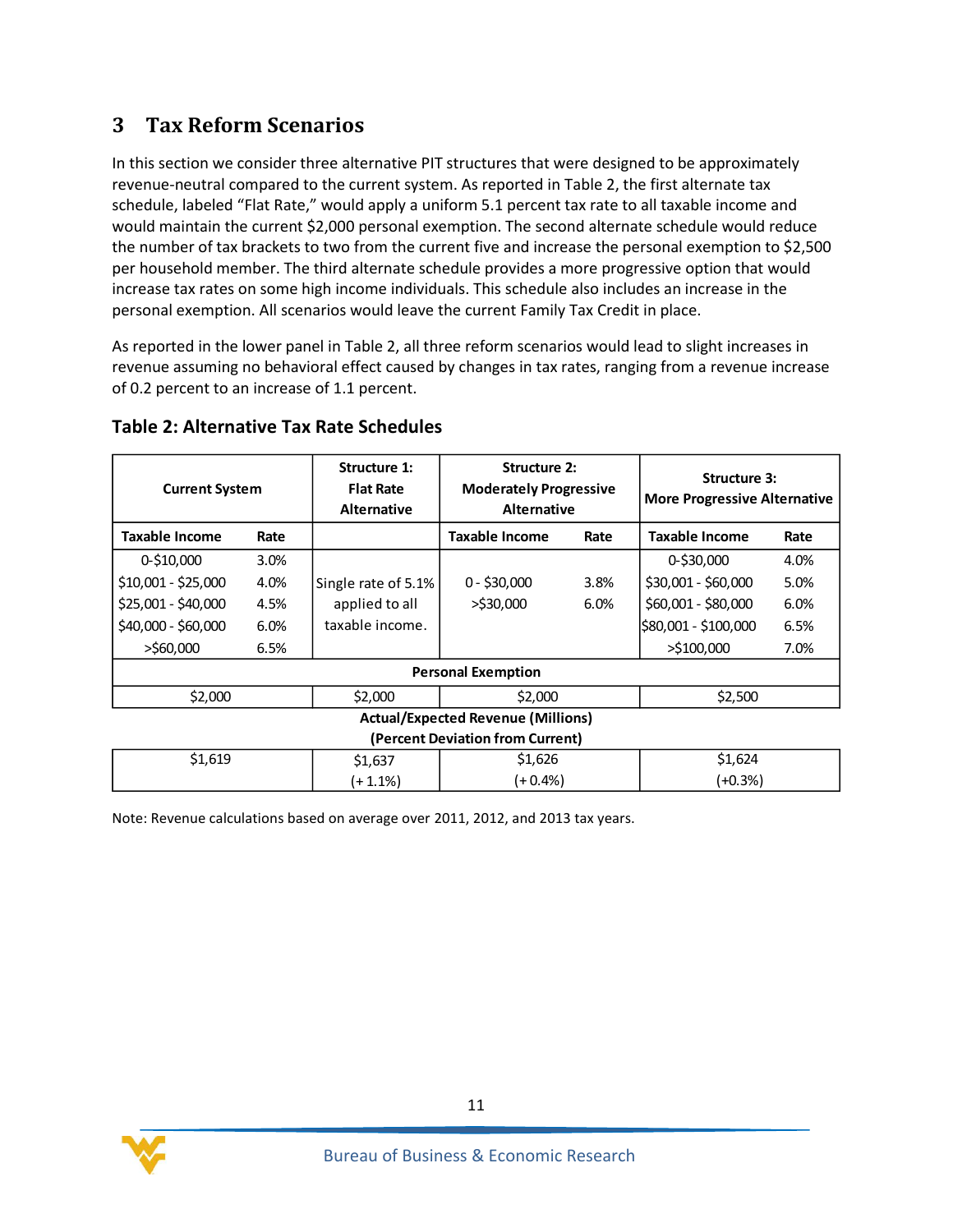#### <span id="page-15-0"></span>**3.1 Distributional Impact**

In Figures 9 and 10 we consider the distributional impacts of the three alternative tax structures. In Figure 9 we report the average tax rate faced by all households and various income levels. As illustrated, as would be expected, under the flat tax scenario the average tax rate is higher for lower-income households and lower for higher-income households compared with the current system. The moderately progressive scenario would produce a higher average tax rate for lower- and middle-income taxpayers, while reducing the average rate for higher-income earners. Lastly, the more progressive system would be similar to the moderately progressive system for most taxpayers, while raising rates for those in the top tax bracket.



#### <span id="page-15-1"></span>**Figure 9: Average Tax Rate under Various Scenarios**

#### **Household Federal Adjusted Gross Income**

Note: Tax rates below the 30th percentile are less than 1 percent under all scenarios

In Figure 10 we consider distributional impacts in a different way. Here we report the share of total taxes paid by various income groups under each scenario. As illustrated, in all scenarios, earners in the top 20 percent income bracket (those with household incomes above \$77,100) pay approximately 60 percent or more of the taxes paid to the state government. The fourth income bracket – those with incomes between \$42,700 and \$77,100 – pay between 21 and 25 percent of the total taxes. The third income bracket (\$22,800-\$42,700) and the second bracket (\$10,500-\$22,800) pay about 10 percent and 3 percent respectively. The bottom quintile pays no personal income taxes under any of the scenarios considered.

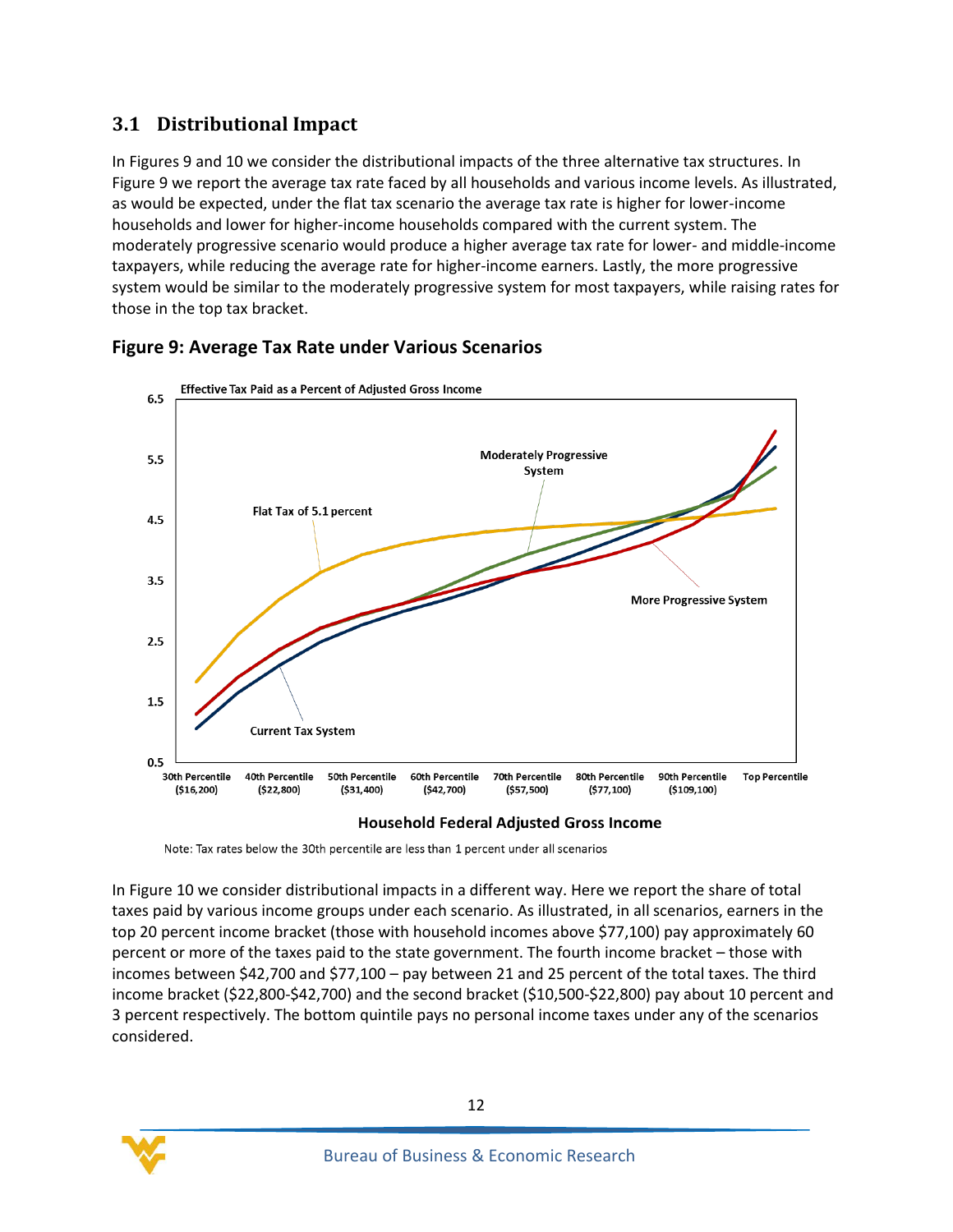Though top income taxpayers pay by far the largest share of the taxes in all scenarios, they also earn the largest share of income. Households in the top 20 percent earn approximately 55 percent of total income, compared with about 24 percent for the fourth income bracket and about 13 percent for the third bracket. The share of income earned by the second income bracket is approximately 7 percent, and taxpayers in the bottom bracket earn about 1 percent of total income.



#### <span id="page-16-0"></span>**Figure 10: Tax Incidence Under Various Scenarios**

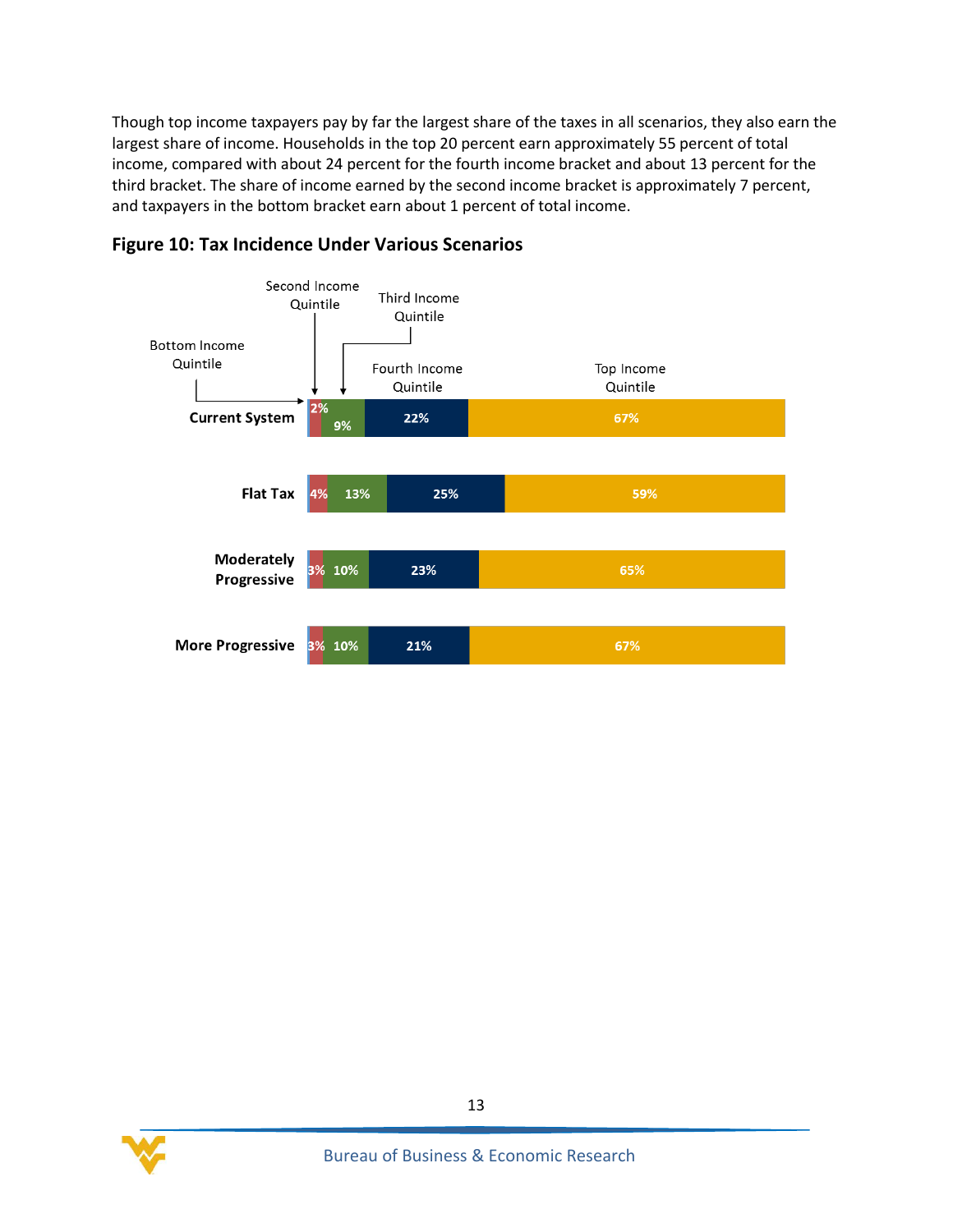## <span id="page-17-0"></span>**4 Indexing PIT Brackets to Inflation**

In this section we consider the revenue implications of indexing West Virginia's PIT bracket thresholds to inflation over time. Bracket thresholds under the US federal PIT are adjusted for inflation every year, and the same is true for several of the US states as well. However, West Virginia's brackets were set in 1988 and have not changed since that time. Because taxpayers' incomes have risen during this period, the lack of inflation-indexing has had the effect of moving taxpayers into higher income brackets over time. This "bracket creep" has also increased state revenue.

If West Virginia were to index the bracket thresholds to inflation, it would lower the potential tax revenue to the state, as taxpayers would move into higher tax brackets more slowly. As a simple illustration, we consider the current PIT structure in West Virginia and we project what taxable income will be for 2023 for each taxpayer based on their 2013 tax return, assuming one percent annual real income growth for all taxpayers and two percent annual inflation. With inflation adjusting, West Virginia's total tax liability would be approximately \$2.3 billion, compared with \$2.4 billion without inflation-adjusting, a reduction of approximately \$80 million, or 3.5 percent.

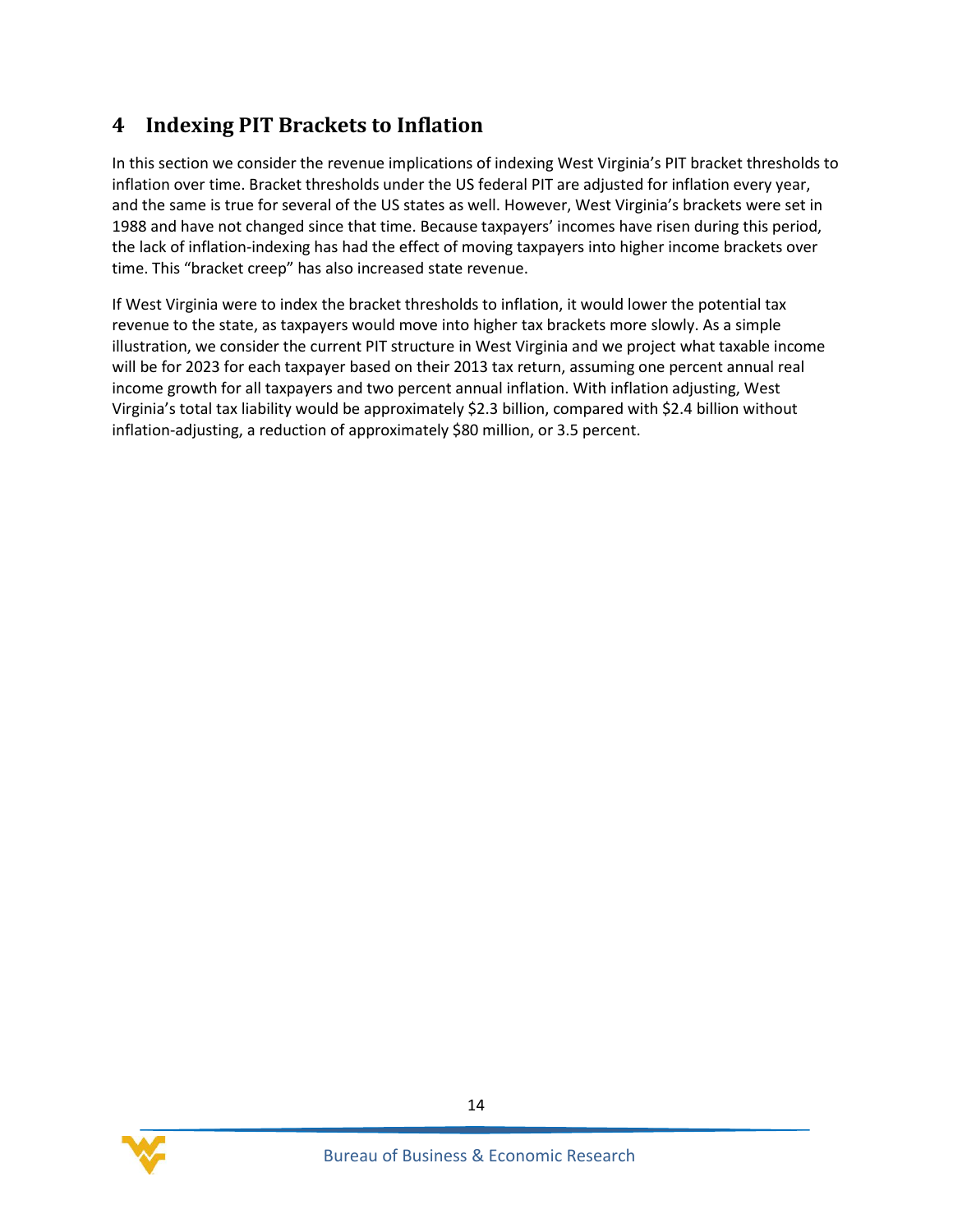## <span id="page-18-0"></span>**5 Credits and Modifications Affecting Senior Citizens**

West Virginia has a variety of tax deductions and credits aimed at reducing the tax burden for the state's senior residents. In this section we consider a variety of potential changes in the tax preferences for senior citizens that would provide tax relief for senior citizens. We also estimate the tax revenue impact of increasing these deductions and credits.

## <span id="page-18-1"></span>**5.1 Exempting Social Security Income from Taxation**

One possible way to lower the PIT burden on the state's senior citizens would be to exempt Social Security income from taxation. West Virginia is one of 13 states that do not exempt Social Security income from the state's PIT.<sup>2</sup> In West Virginia, Social Security retirement and disability income are included in taxable income to the extent that they are part of federal adjusted gross income. Under the federal PIT, up to 85 percent of Social Security income may be taxable based on the taxpayer's total income in that tax year.

Data from the West Virginia Department of Revenue used in this study does not separate Social Security income from federal adjusted gross income. Because of this, we are unable to calculate the exact amount of state tax revenue that comes specifically from Social Security income. However, we can estimate the average annual tax revenue based on a number of other data sources.

West Virginia residents received about \$6.4 billion in Social Security benefits in 2013, according to data from the US Social Security Administration.<sup>3</sup> According to US Internal Revenue Service, approximately 44 percent of total Social Security income is taxable under the federal income requirements.<sup>4</sup> If we multiply West Virginia's total Social Security income by the IRS taxable percentage we arrive at an estimate of West Virginia's taxable Social Security income of approximately \$2.8 billion. Average annual PIT rates for all taxpayers in West Virginia equal approximately 1.9 percent, according to Department of Revenue data. If we apply this tax rate to the taxable social security income, we find that West Virginia receives approximately \$52.5 million per year in revenue from taxing Social Security benefits under the PIT.

This estimate may be high, as West Virginia's senior population most likely earns less on average than retirees nationally. This would lower the proportion of West Virginia's Social Security income subject to tax. Thus this figure should be considered a maximum estimate of the potential revenue losses if the state were to exempt Social Security income from taxation.

<sup>4</sup> Taxable share based on average national share of taxable social security benefits. Source: US Internal Revenue Service, "All Returns: Sources of Income, Adjustments Deductions and Exemptions, and Tax Items," https://www.irs.gov/uac/SOI-Tax-Stats---Individual-Statistical-Tables-by-Size-of-Adjusted-Gross-Income.



 $\overline{a}$ <sup>2</sup> "State-by-State Guide to Taxes on Retirees," Kiplinger, http://www.kiplinger.com/tool/retirement/T055-S001state-by-state-guide-to-taxes-on-retirees/index.php.

<sup>&</sup>lt;sup>3</sup> SSA, "Estimated Total Annual Benefits Paid, by State or Other Area and Program, 2013," US Social Security Administration, https://www.ssa.gov/policy/docs/statcomps/supplement/2014/5j.pdf.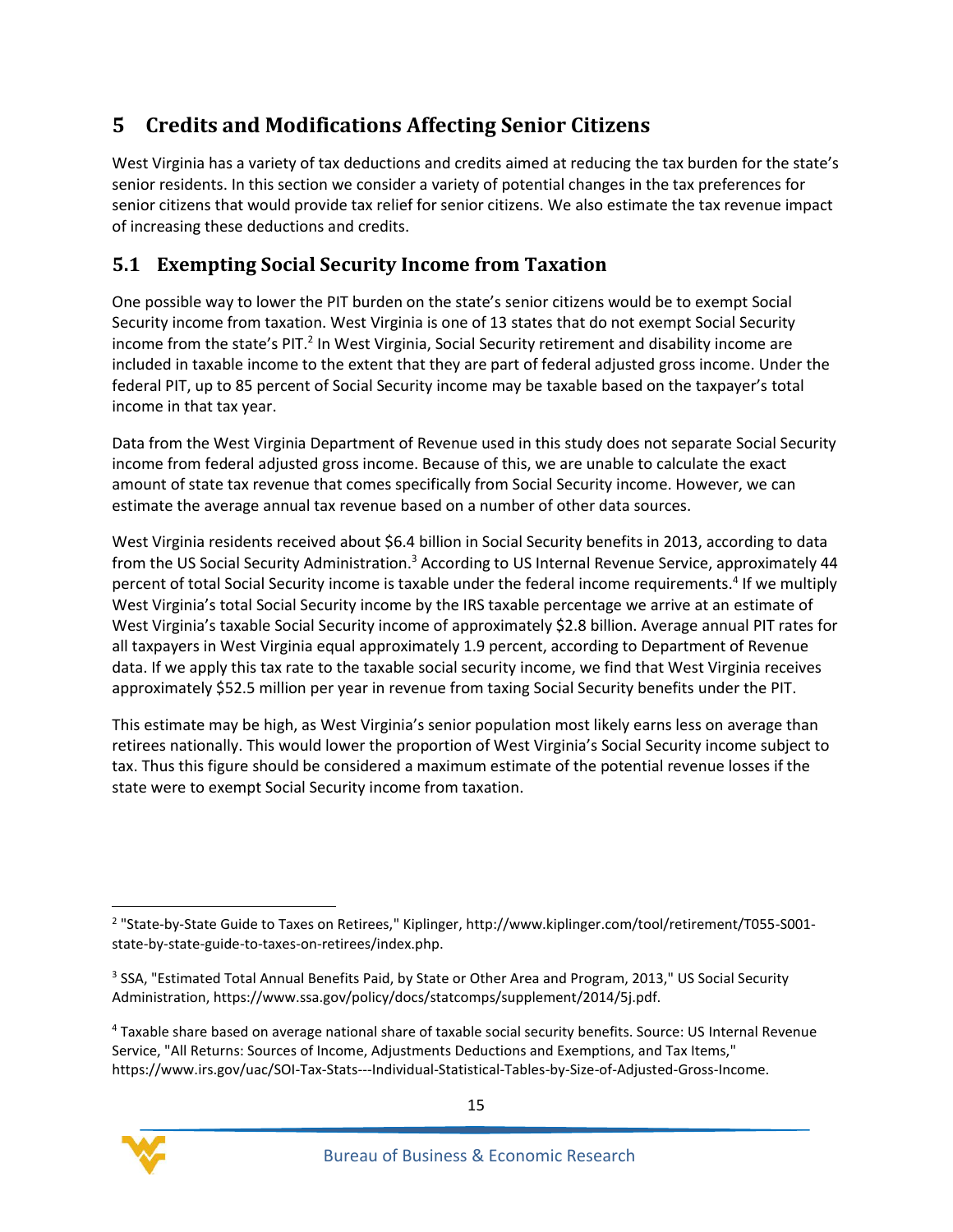## <span id="page-19-0"></span>**5.2 Expanding the Senior Citizen Tax Credit**

Senior citizens age 65 and older are eligible for a property tax exemption under the Homestead Property Tax Exemption program. Low-income senior homeowners may also be eligible for the Senior Citizens Tax Credit, which provides a refundable credit on these taxpayers' personal income tax for a portion of the remainder of their property tax liability.

The Senior Citizens Tax Credit reduces the personal income tax liability for senior taxpayers equal to the amount of property taxes paid on up to \$20,000 of the assessed value above and beyond that of the Homestead Property Tax Exemption. In other words, it is allowed only on the property taxes paid on the second \$20,000 of taxable assessed value. In order to be eligible for this tax credit, taxpayers must earn less than 150 percent of the federal poverty line.

While the Homestead Property Tax Exemption provides property tax reductions for all older property owners, the Senior Citizens Tax Credit targets low-income older families. If the Legislature wanted to lower the tax liability for all seniors without increasing the tax liability for low-income seniors, it could eliminate the Senior Citizens Tax Credit and increase the Homestead Property Tax Exemption up to \$40,000 of taxable assessed value. This would also eliminate the requirement that low-income seniors pay property taxes in the summer and then receive a tax credit when they file their income taxes the next spring.

Since we do not have access to taxpayers' property tax liability in the dataset made available from the WV Department of Revenue, we are unable to estimate the impact of increasing the Senior Citizens Tax Credit or the Homestead Property Tax Exemption.

## <span id="page-19-1"></span>**5.3 Increasing the Senior Citizen or Disability Deduction**

West Virginia taxpayers who are 65 or older also are eligible to receive a deduction from their taxable income under the Senior Citizen or Disability Deduction. The deduction allows seniors to reduce their income by up to \$8,000, with reductions for certain other pension modifications, such as military retirement benefits. The deduction applies to all taxpayers age 65 and older, or those of any age who are permanently and totally disabled, regardless of income level. Increasing the Senior Citizen or Disability Deduction would be the most straightforward way to decrease the tax burden for seniors, as it would affect all residents age 65 or over.

Here we assess the tax revenue impact of raising the Senior Citizen or Disability Deduction by \$2,000, or \$4,000 for married couples. For the purposes of this calculation we include all taxpayers who claimed a deduction under Senior Citizen or Disability Deduction on Line 51 of the West Virginia personal income tax form. We estimate that an increase in the Senior Citizen or Disability Deduction would have a sizable impact on the state budget. On average, the state general fund is estimated to lose approximately \$24 million per year, or a total of \$72 million over three years.

## <span id="page-19-2"></span>**5.4 Expanding the Military Retirement Modification**

Taxpayers who receive military pension benefits have two modifications that reduce their taxable income. The first is a \$2,000 modification that applies to all federal workers receiving retirement benefits, including military. The second modification is strictly for military retirees. It reduces taxable income by up to \$20,000 in addition to the \$2,000 deduction for federal workers.

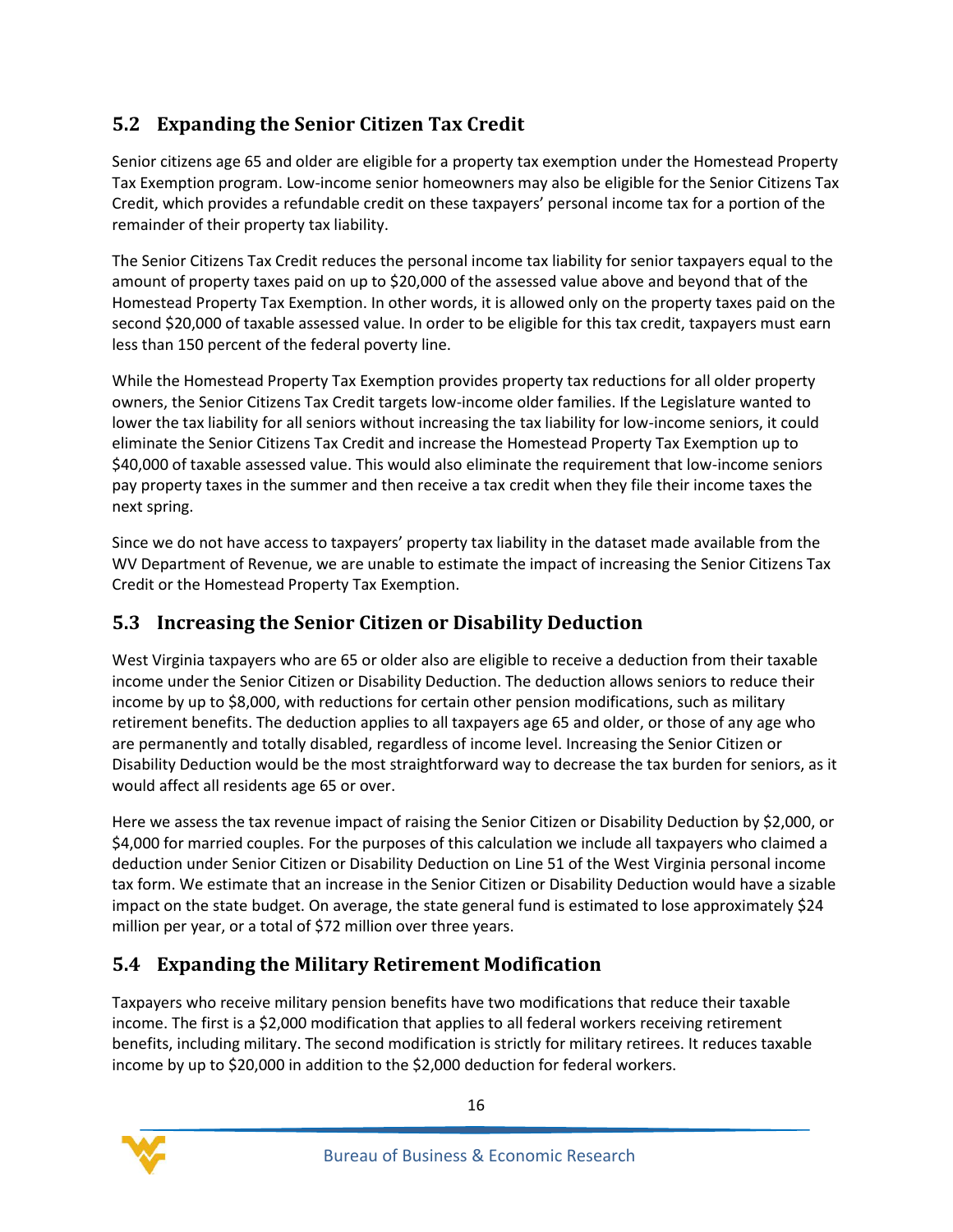For illustrative purposes, we estimate the revenue impact of a \$5,000 increase in the Military Retirement Modification cap. There are approximately 3,500 military retirees per year in the dataset whose pension income surpassed the current \$20,000 limit. Since the data show only the deduction amount, we do not have the taxpayers' military pension income available. So for this estimate, we assume that all of these retirees would be able to claim the entire \$5,000 deduction. This ensures that the estimate will be the maximum possible tax reduction from this increase. Using these assumptions, we estimate that an increase in the Military Retirement Modification would decrease revenue by \$1.7 million per year on average, or a total of \$5 million over three years.

#### **5.4.1 Total Revenue Impact of Increasing Retiree Tax Preferences**

Table 3 summarizes the revenue implications of the three tax preference policy changes described in Sectio[n 5.](#page-18-0) Combined these three policies are estimated to reduce tax revenue by more than \$78 million per year.

| <b>Tax Year</b>           | <b>Current</b><br><b>System Tax</b><br>Revenue<br>$(5,$ millions) | <b>Exempting Social</b><br><b>Security Income</b><br>(\$, millions) | \$2,000 Increase in<br>Senior Citizen or<br><b>Disability Deduction</b><br>(\$, millions) | \$5,000 Increase in<br><b>Military Retirement</b><br><b>Modification</b><br>$(5,$ millions) |
|---------------------------|-------------------------------------------------------------------|---------------------------------------------------------------------|-------------------------------------------------------------------------------------------|---------------------------------------------------------------------------------------------|
| 2011                      | 1,596.4                                                           |                                                                     | 22.2                                                                                      | 1.8                                                                                         |
| 2012                      | 1,653.2                                                           |                                                                     | 23.9                                                                                      | 1.6                                                                                         |
| 2013                      | 1,607.8                                                           |                                                                     | 25.9                                                                                      | $1.6\phantom{0}$                                                                            |
| 3-Year Average            | 1,619.1                                                           | 52.5                                                                | 24.0                                                                                      | 1.7                                                                                         |
| <b>Total Over 3 Years</b> | 4,857.4                                                           | 157.5                                                               | 72.0                                                                                      | 5.0                                                                                         |

#### <span id="page-20-1"></span>**Table 3: Retirement Policy Change Estimated Tax Revenue Reduction**

## <span id="page-20-0"></span>**5.5 Research on Elderly Migration**

Increasing the tax preferences for senior citizens could result in significant tax revenue reductions for the state. However, it is possible that some of these losses could be offset by population gains from retirees moving to West Virginia from other states to take advantage of a lower tax burden. In this section we examine economics research on the effect of state-level taxes on elderly migration.

Some of the early literature on elderly migration has found that tax burdens were a small, but significant factor in retirees' decisions to move to another state. Haas and Serow (1993)<sup>5</sup> surveyed seniors who had recently moved to another state, and found that more than half cited the destination state's taxes as an important factor in their decision to move. Clark, Knapp, and White (1996)<sup>6</sup> found that higher taxes in a retiree's home state relative to the destination state had a small impact on migration. Conway and

<sup>6</sup> David E Clark, Thomas A Knapp, and Nancy E White, "Personal and Location‐Specific Characteristics and Elderly Interstate Migration," *Growth and Change* 27, no. 3 (1996).



 $\overline{\phantom{a}}$ 

<sup>5</sup> William H Haas and William J Serow, "Amenity Retirement Migration Process: A Model and Preliminary Evidence," *The Gerontologist* 33, no. 2 (1993).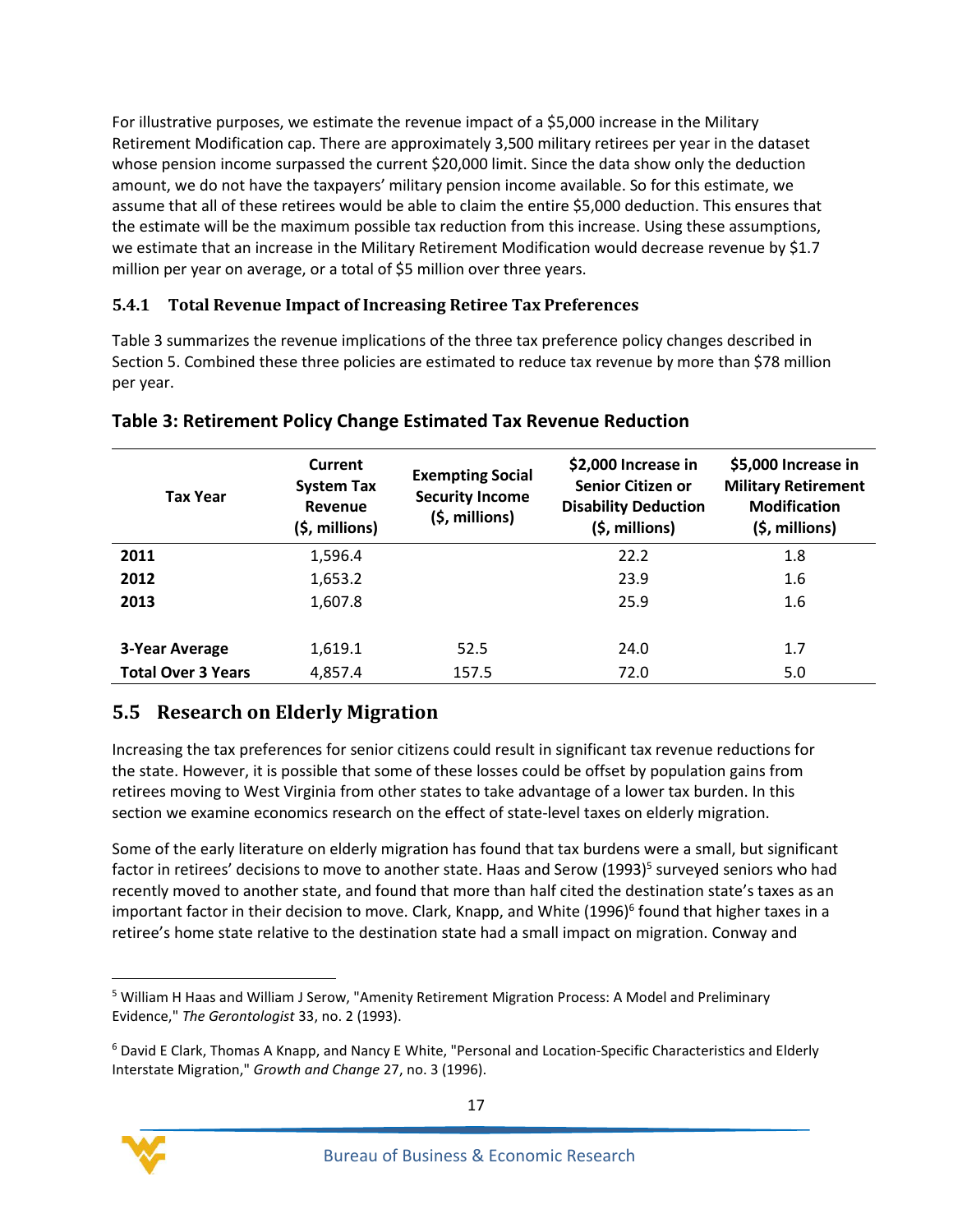Houtenville (2001)<sup>7</sup> found a weak association between personal income taxes and increased migration. However, the same authors found in 2003<sup>8</sup> that this effect diminishes with the age of the retiree. Lastly, Duncombe, Robbins, and Douglas (2003)<sup>9</sup> found that income taxes can have a small impact on migration patterns for seniors.

Most of the more recent research on retiree migration shows that tax rates have little significant impact on retiree migration into a state. Conway and Rork (2006)<sup>10</sup> used more sophisticated methods than in previous research and find no significant impact on migration from lower inheritance, estate, and gift taxes, which may have similar effects on migration as personal income taxes. Conway and Rork (2012)<sup>11</sup> looked specifically at income taxes along with other tax rates, and again finds no significant impact on migration patterns.

Overall, academic research indicates that state tax policy has a limited impact on elderly migration patterns. Given these findings, it would be unlikely that increasing the state's retiree tax preferences would induce significant numbers of seniors from outside the state to move to West Virginia.

<sup>11</sup> "No Country for Old Men (or Women) - Do State Tax Policies Drive Away the Elderly?," *National Tax Journal* 65, no. 2 (2012).



 $\overline{\phantom{a}}$ <sup>7</sup> Karen Smith Conway and Andrew J Houtenville, "Elderly Migration and State Fiscal Policy: Evidence from the 1990 Census Migration Flows," *National Tax Journal* (2001).

<sup>&</sup>lt;sup>8</sup> Karen Smith Conway and Andrew J. Houtenville, "Out with the Old, in with the Old: A Closer Look at Younger Versus Older Elderly Migration," *Social Science Quarterly* 84, no. 2 (2003).

<sup>9</sup> William Duncombe, Mark Robbins, and Douglas A Wolf, "Place Characteristics and Residential Location Choice among the Retirement-Age Population," *The Journals of Gerontology Series B: Psychological Sciences and Social Sciences* 58, no. 4 (2003).

<sup>&</sup>lt;sup>10</sup> Karen Smith Conway and Jonathan C. Rork, "State 'Death' Taxes and Elderly Migration: The Chicken or the Egg?," *National Tax Journal* 59, no. 1 (2006).